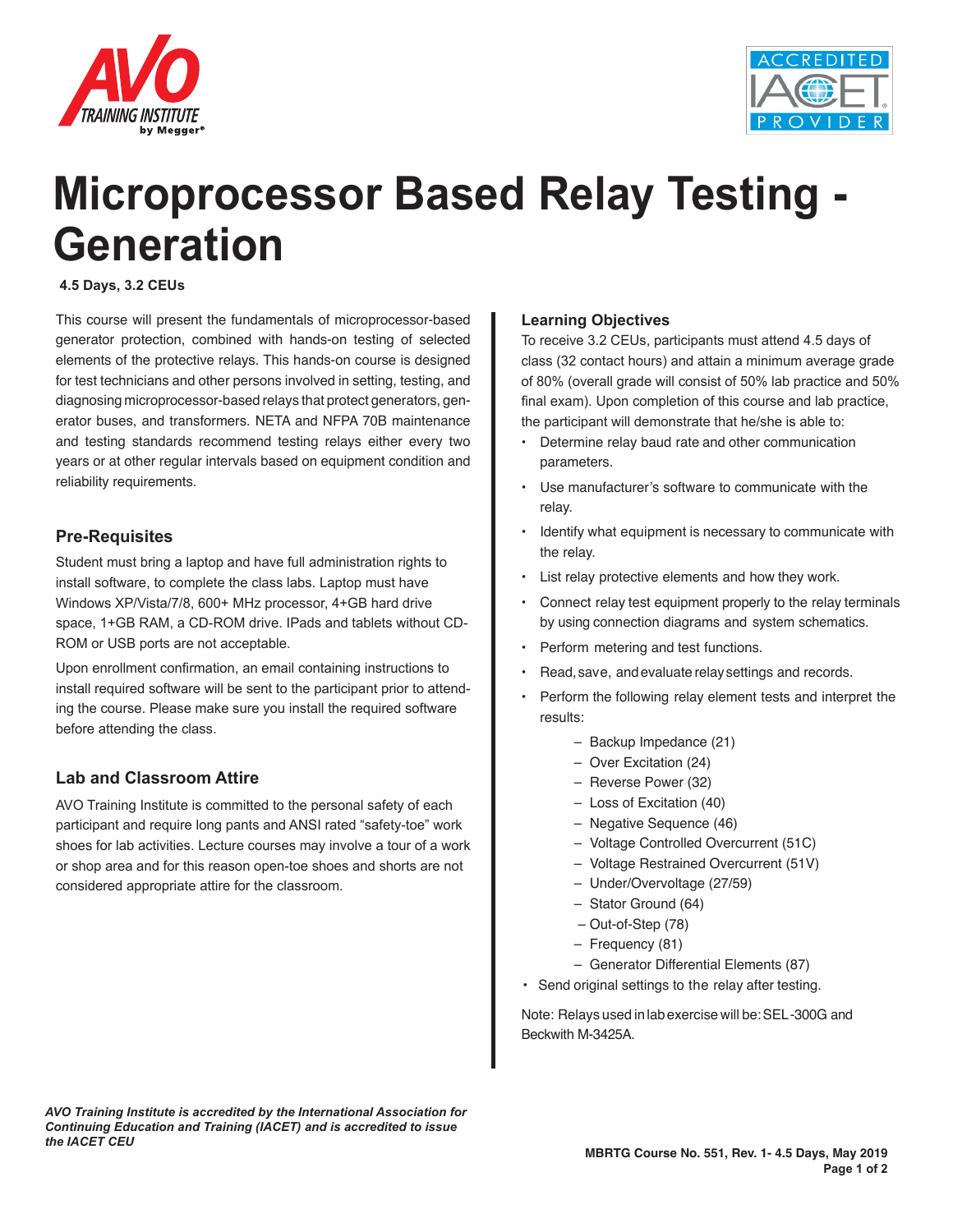# **Microprocessor Based Relay Testing - Generation**

**4.5 Days, 3.2 CEUs**

## **SCOPE**

#### **Day 1\*** *(7 contact hours)*

- **I. Introduction (0.5 hour)**
	- A. Schedule
	- B. Course Outline
- **II. Introduction to Generator Protection Fundamentals (3.5 hours)**
	- A. Causes of Faults
	- B. Protection Requirements
	- C. Generator Protection Application
	- D. Generator Protection Components

#### **AM Break**

- E. Instrument Transformers
- F. Protective Relay Elements
- G. Protective Relay Testing

#### **Lunch**

#### **III. SEL 300G (3 hours)**

- A. Relay Connections
- B. Establish Communications
- C. Event Record Data Management

#### **PM Break**

- D. Verify Operation of Front Panel LED's
- E. Verify Date and Time
- F. Conduct Meter Check
- **Day 2** *(7 contact hours)*
- **III. SEL 300G (cont'd) (7 hours)**
	- G. Protective Element Testing

#### **AM Break**

H. Clear Event Record

#### **Lunch**

- I. Restore Relay Settings
- **PM Break**
	- I. Restore Relay Settings

#### **Day 3** *(7 contact hours)*

#### **IV. Beckwith 3425A (7 hours)**

#### **AM Break**

- C. Event Record Data Management
- D. Verify Operation of Front Panel LED's

#### **Lunch**

- E. Verify Date and Time
- F. Conduct Meter Check
- G. Protective Element Testing

#### **PM Break**

- H. Clear Event Record
- I. Restore Relay Settings

#### **Day 4** *(7 contact hours)*

#### **V. GE SR 489 (7 hours)**

- A. Relay Connections
- B. Establish Communications
- C. Event Record Data Management

#### **AM Break**

- D. Verify Operation of Front Panel LED's
- E. Verify Date and Time

#### **Lunch**

- F. Conduct Meter Check
- G. Protective Element Testing

#### **PM Break**

- H. Clear Event Record
- I. Restore Relay Settings

#### **Day 5 - 1/2 Day** *(4 contact hours)*

**VI. Conclusion (4 hours)** A. Review

#### **AM Break**

B. Final Exam

\*Class scheduling times may vary based on discussions and size of class

*AVO Training Institute is accredited by the International Association for Continuing Education and Training (IACET) and is accredited to issue the IACET CEU*

- 
- A. Relay Connections
- B. Establish Communications